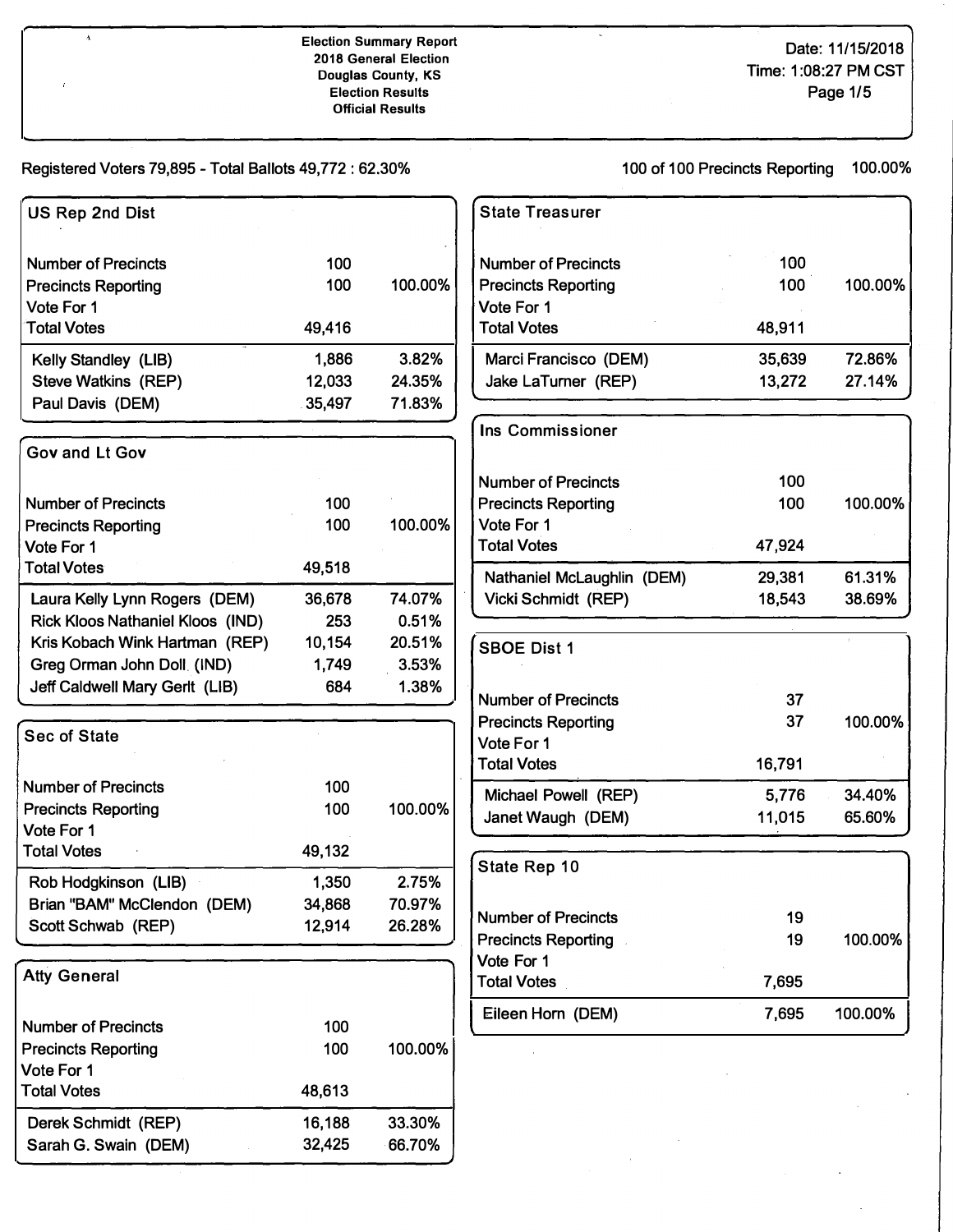**Election Summary Report 2018 General Election Douglas County, KS Election Results Official Results** 

Date: 11/15/2018 Time: 1 :08:27 PM CST Page 2/5

> Ĭ,  $\ddot{\phantom{a}}$

Registered Voters 79,895 - Total Ballots 49,772: 62.30%

100 of 100 Precincts Reporting 100.00%

| State Rep 42                   |                |         | State Rep 54                    |        |         |
|--------------------------------|----------------|---------|---------------------------------|--------|---------|
|                                |                |         |                                 |        |         |
| <b>Number of Precincts</b>     | 7              |         | <b>Number of Precincts</b>      | 3      |         |
| <b>Precincts Reporting</b>     | $\overline{7}$ | 100.00% | <b>Precincts Reporting</b>      | 3      | 100.00% |
| Vote For 1                     |                |         | Vote For 1                      |        |         |
| <b>Total Votes</b>             | 2,506          |         | <b>Total Votes</b>              | 560    |         |
| Jim Karleskint (REP)           | 1,238          | 49.40%  | Sarah Coats (DEM)               | 226    | 40.36%  |
| Thea Perry (DEM)               | 1,268          | 50.60%  | Ken Corbet (REP)                | 334    | 59.64%  |
| State Rep 44                   |                |         | <b>County Commission Dist 1</b> |        |         |
| <b>Number of Precincts</b>     | 16             |         | <b>Number of Precincts</b>      | 25     |         |
| <b>Precincts Reporting</b>     | 16             | 100.00% | <b>Precincts Reporting</b>      | 25     | 100.00% |
| Vote For 1                     |                |         | Vote For 1                      |        |         |
| <b>Total Votes</b>             | 9,943          |         | <b>Total Votes</b>              | 12,414 |         |
| Barbara W. Ballard (DEM)       | 9,943          | 100.00% | Patrick Kelly (DEM)             | 12,414 | 100.00% |
| State Rep 45                   |                |         | <b>Clinton Twp Clerk</b>        |        |         |
| <b>Number of Precincts</b>     | 30             |         | <b>Number of Precincts</b>      | 1      |         |
| <b>Precincts Reporting</b>     | 30             | 100.00% | <b>Precincts Reporting</b>      | 1      | 100.00% |
| Vote For 1                     |                |         | Vote For 1                      |        |         |
| <b>Total Votes</b>             | 14,321         |         | <b>Total Votes</b>              | 312    |         |
| Mike Amyx (DEM)                | 10,049         | 70.17%  | David B. Devore (REP)           | 312    | 100.00% |
| Cynthia Smith (REP)            | 4,272          | 29.83%  |                                 |        |         |
|                                |                |         | <b>Eudora Twp Clerk</b>         |        |         |
| State Rep 46                   |                |         |                                 |        |         |
|                                |                |         | <b>Number of Precincts</b>      | 4      |         |
| <b>Number of Precincts</b>     | 25             |         | <b>Precincts Reporting</b>      | 4      | 100.00% |
| <b>Precincts Reporting</b>     | 25             | 100.00% | Vote For 1                      |        |         |
| Vote For 1                     |                |         | <b>Total Votes</b>              | 505    |         |
| <b>Total Votes</b>             | 9,199          |         | Keith Knabe (DEM)               | 505    | 100.00% |
| Dennis "Boog" Highberger (DEM) | 9,199          | 100.00% |                                 |        |         |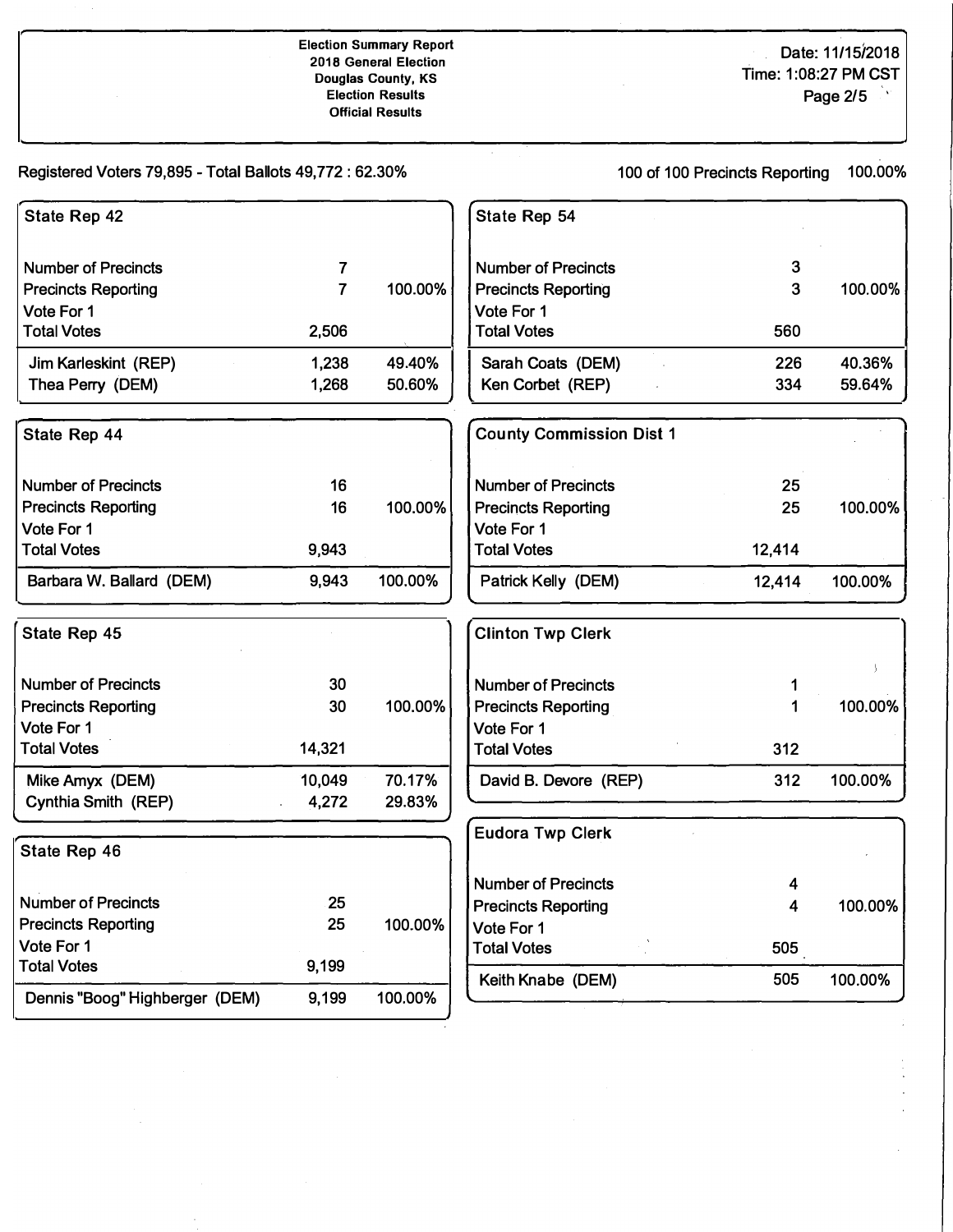**Date: 11/15/2018 Time: 1 :08:27 PM CST Page 3/5** 

**Registered Voters 79,895 - Total Ballots 49,772 : 62.30%** 

**100 of 100 Precincts Reporting 100.00%** 

| <b>Grant Twp Clerk</b>     |                         |         | <b>Palmyra Twp Clerk</b>        |         |         |
|----------------------------|-------------------------|---------|---------------------------------|---------|---------|
| <b>Number of Precincts</b> | 3                       |         | <b>Number of Precincts</b>      | 4       |         |
| <b>Precincts Reporting</b> | $\overline{3}$          | 100.00% | <b>Precincts Reporting</b>      | 4       | 100.00% |
| Vote For 1                 |                         |         | Vote For 1                      |         |         |
| <b>Total Votes</b>         | 199                     |         | <b>Total Votes</b>              | 2,585   |         |
| Randy Hartford (REP)       | 60                      | 30.15%  | Donna L. Cumley (REP)           | 2,585   | 100.00% |
| Mary Robbins (DEM)         | 139                     | 69.85%  |                                 |         |         |
| <b>Kanwaka Twp Clerk</b>   |                         |         | <b>Wakarusa Twp Clerk</b>       |         |         |
|                            |                         |         | <b>Number of Precincts</b>      | 10      |         |
| <b>Number of Precincts</b> | $\overline{2}$          |         | <b>Precincts Reporting</b>      | 10      | 100.00% |
| <b>Precincts Reporting</b> | $\overline{2}$          | 100.00% | Vote For 1                      |         |         |
| Vote For 1                 |                         |         | <b>Total Votes</b>              | 1,004   |         |
| <b>Total Votes</b>         | 667                     |         | Gerald Dwyer (DEM)              | 1,004   | 100.00% |
| Jeanne M. Waisner (REP)    | 667                     | 100.00% |                                 |         |         |
| <b>Lecompton Twp Clerk</b> |                         |         | <b>Willow Springs Twp Clerk</b> |         |         |
|                            |                         |         | <b>Number of Precincts</b>      | 4       |         |
| <b>Number of Precincts</b> | 4                       |         | <b>Precincts Reporting</b>      | H.<br>4 | 100.00% |
| <b>Precincts Reporting</b> | 4                       | 100.00% | Vote For 1                      |         |         |
| Vote For 1                 |                         |         | <b>Total Votes</b>              | 663     |         |
| <b>Total Votes</b>         | 660                     |         | Clint Hornberger (REP)          | 663     | 100.00% |
| Michael Stewart (REP)      | 660                     | 100.00% |                                 |         |         |
|                            |                         |         | <b>Lecompton City Council</b>   |         |         |
| <b>Marion Twp Clerk</b>    |                         |         |                                 |         |         |
|                            |                         |         | <b>Number of Precincts</b>      | 1       |         |
| <b>Number of Precincts</b> | $\overline{\mathbf{2}}$ |         | <b>Precincts Reporting</b>      | 1       | 100.00% |
| <b>Precincts Reporting</b> | $\overline{2}$          | 100.00% | Vote For 3                      |         |         |
| Vote For 1                 |                         |         | <b>Total Votes</b>              | 321     |         |
| <b>Total Votes</b>         | 370                     |         | Mary Jane Hoffer                | 166     | 51.71%  |
| Franklin A. Rhodes (REP)   | 370                     | 100.00% | <b>Jimmy Wilkins</b>            | 155     | 48.29%  |

 $\ddot{\phantom{a}}$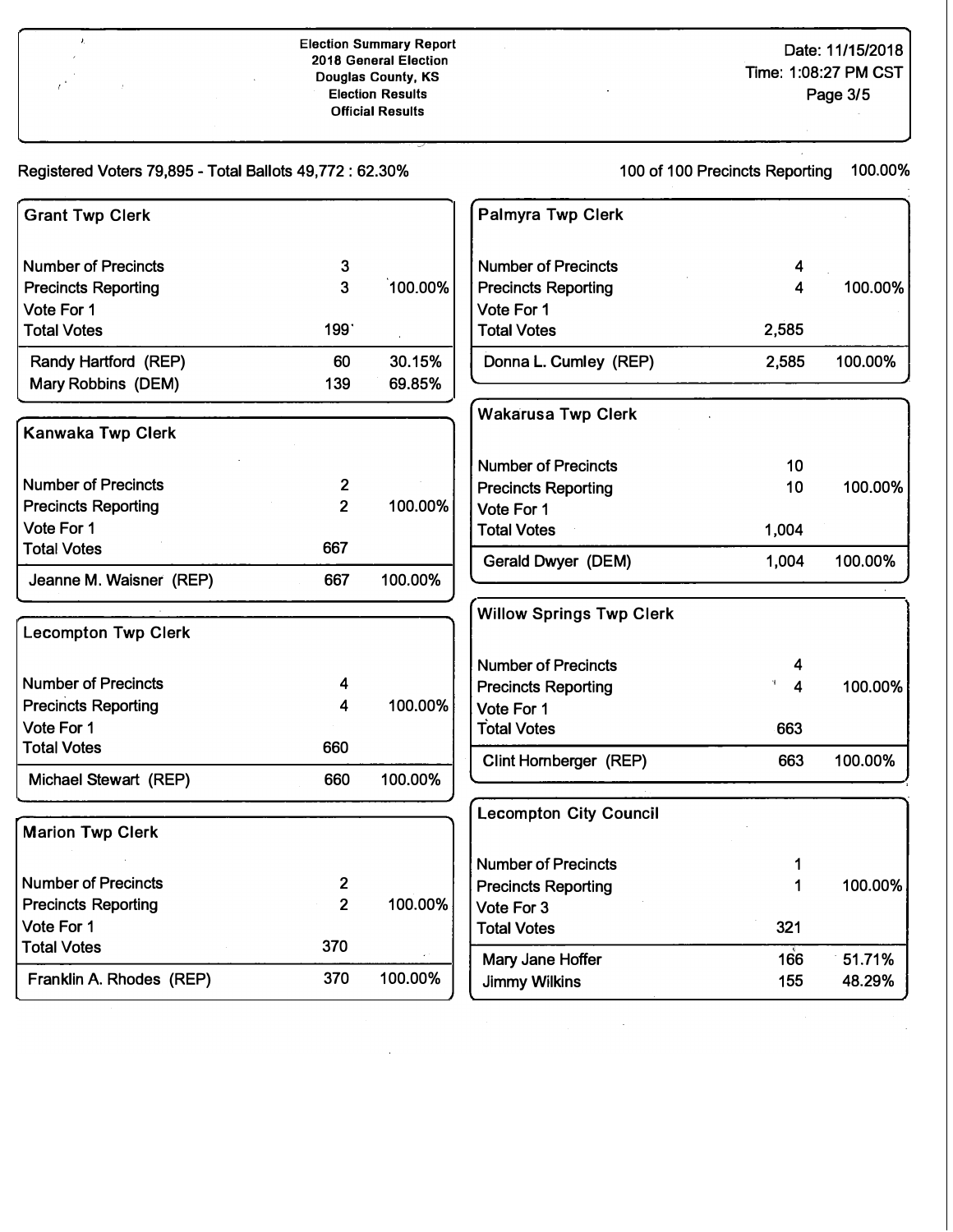## **Election su'mmary Report 2018 General Election Douglas County, KS Election Results Official Results**

**Date: 11/15/2018 Time: 1 :08:27 PM CST Page 4/5** 

**Registered Voters 79,895 - Total Ballots 49,772: 62.30%** 

**100 of 100 Precincts Reporting 100.00%** 

 $\lambda$ 

| <b>Stephen Hill</b>        |        |         | <b>Tom Malone</b>                |        |         |
|----------------------------|--------|---------|----------------------------------|--------|---------|
| <b>Number of Precincts</b> | 100    |         | <b>Number of Precincts</b>       | 100    |         |
| <b>Precincts Reporting</b> | 100    | 100.00% | <b>Precincts Reporting</b>       | 100    | 100.00% |
| <b>Total Votes</b>         | 41,554 |         | <b>Total Votes</b>               | 40,699 |         |
| <b>YES</b>                 | 31,727 | 76.35%  | <b>YES</b>                       | 29,926 | 73.53%  |
| <b>NO</b>                  | 9,827  | 23.65%  | <b>NO</b>                        | 10,773 | 26.47%  |
| <b>Kim Schroeder</b>       |        |         | <b>Michael Buser</b>             |        |         |
| <b>Number of Precincts</b> | 100    |         | <b>Number of Precincts</b>       | 100    |         |
| <b>Precincts Reporting</b> | 100    | 100.00% | <b>Precincts Reporting</b>       | 100    | 100.00% |
| <b>Total Votes</b>         | 41,198 |         | <b>Total Votes</b>               | 40,480 |         |
| <b>YES</b>                 | 29,195 | 70.87%  | <b>YES</b>                       | 29,460 | 72.78%  |
| <b>NO</b>                  | 12,003 | 29.13%  | <b>NO</b>                        | 11,020 | 27.22%  |
| Henry Green Jr             |        |         | <b>Melissa Taylor Standridge</b> |        |         |
| <b>Number of Precincts</b> | 100    |         | <b>Number of Precincts</b>       | 100    |         |
| <b>Precincts Reporting</b> | 100    | 100.00% | <b>Precincts Reporting</b>       | 100    | 100.00% |
| <b>Total Votes</b>         | 40,744 |         | <b>Total Votes</b>               | 40,649 |         |
| <b>YES</b>                 | 30,674 | 75.28%  | <b>YES</b>                       | 31,143 | 76.61%  |
| <b>NO</b>                  | 10,070 | 24.72%  | <b>NO</b>                        | 9,506  | 23.39%  |
| <b>Anthony Powell</b>      |        |         | Amy J. Hanley                    |        |         |
| <b>Number of Precincts</b> | 100    |         | <b>Number of Precincts</b>       | 100    |         |
| <b>Precincts Reporting</b> | 100    | 100.00% | <b>Precincts Reporting</b>       | 100    | 100.00% |
| <b>Total Votes</b>         | 40,752 |         | <b>Total Votes</b>               | 41,630 |         |
| <b>YES</b>                 | 27,450 | 67.36%  | <b>YES</b>                       | 32,811 | 78.82%  |
| <b>NO</b>                  | 13,302 | 32.64%  | <b>NO</b>                        | 8,819  | 21.18%  |